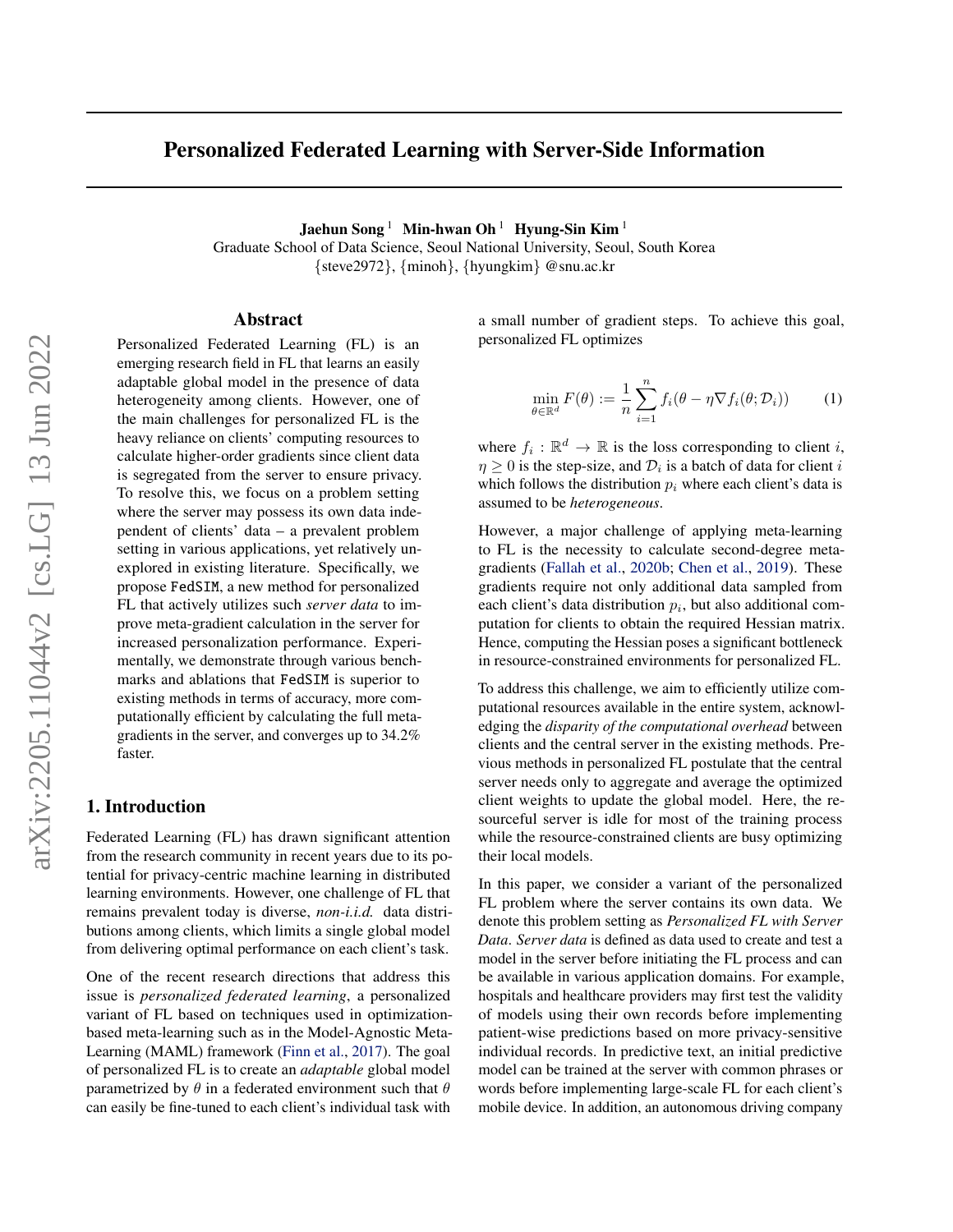gathers its own data in various road conditions to train a model, but can utilize FL to improve the model for each driver. However, most FL methods use such server data only for creating an initial model and *disregard it during the FL process*.

To this end, we propose a new method to estimate the computationally heavy meta-gradients in the server by using *server data*. We propose that server data can actively be utilized during the federated training process to augment model performance, as described in Figure [1.](#page-1-0) We summarize our main contributions as follows.

- We propose a novel method FedSIM for Personalized Federated Learning with Server Data. To our knowledge, FedSIM is the first personalized FL method that efficiently utilizes the server's computational and information resources to compute the estimates of full meta-gradients with no additional client computation compared to conventional FL.
- The key components of our proposed method include (i) a custom loss with  $L_2$  regularization for local optimization, (ii) the approximation of first-order meta gradients for each client by using the differences between personalized model parameters and global model parameters, (iii) the approximation of second-order meta gradients for each client using server data without explicitly computing Hessian matrices.
- The empirical evaluations demonstrate that FedSIM effectively improves model performance even when the server has a relatively small amount of data compared to the entire dataset  $(<5\%)$ , or when the distribution of server data weakly represents that of non-i.i.d. data for each client.
- We show that FedSIM outperforms existing methods in personalized FL. In standardized FL benchmarks proposed in [\(He et al.,](#page-8-3) [2020\)](#page-8-3), FedSIM is up to 2.57% more accurate and requires 34.2% less communication rounds for convergence.

## 2. Related Work

#### 2.1. Federated Learning

Federated learning has rapidly evolved in various aspects [\(Li et al.,](#page-8-4) [2020a\)](#page-8-4), with both empirical analyses [\(Bonawitz](#page-8-5) [et al.,](#page-8-5) [2019\)](#page-8-5) and theoretical guarantees [\(Hanzely et al.,](#page-8-6) [2020\)](#page-8-6) showing that FL models exhibit similar performance to models trained in centralized data centers even when data does not leave clients. In particular, there have been several works on the various aspects of FL, including methods of reducing communication costs through quantization [\(Amiri](#page-8-7) [et al.,](#page-8-7) [2020;](#page-8-7) [Sun et al.,](#page-9-0) [2019\)](#page-9-0) or adaptive gradient upload



<span id="page-1-0"></span>Figure 1. Overall architecture of FedSIM. Clients focus solely on local optimization while the server calculates meta-gradients for all clients using server data.

rounds [\(Wang et al.,](#page-9-1) [2019;](#page-9-1) [Amiri et al.,](#page-8-7) [2020;](#page-8-7) [Ivkin et al.,](#page-8-8) [2019\)](#page-8-8), and convergence analyses with well-defined lower bounds [\(Hanzely et al.,](#page-8-6) [2020;](#page-8-6) [Pathak & Wainwright,](#page-8-9) [2020;](#page-8-9) [Wang et al.,](#page-9-1) [2019\)](#page-9-1).

A fundamental problem of FL is accuracy degradation due to training the model with non-i.i.d. data across clients [\(Zhao](#page-9-2) [et al.,](#page-9-2) [2018\)](#page-9-2). This problem is significant because heterogeneous data distributions are common in practice [\(Bonawitz](#page-8-5) [et al.,](#page-8-5) [2019\)](#page-8-5) and thus investigated in a number of studies [\(Haddadpour & Mahdavi,](#page-8-10) [2019;](#page-8-10) [Khaled et al.,](#page-8-11) [2020;](#page-8-11) [Li et al.,](#page-8-12) [2020c\)](#page-8-12) with solutions including normalized federated updates [\(Wang et al.,](#page-9-3) [2020\)](#page-9-3) and computing stochastic gradients in minibatches [\(Woodworth et al.,](#page-9-4) [2020\)](#page-9-4).

#### 2.2. Personalized Federated Learning

Personalized Federated Learning is a personalized variant of federated learning that aims to improve model performance in non-i.i.d. data settings. Examples include using Moreau envelopes [\(T. Dinh et al.,](#page-9-5) [2020\)](#page-9-5), model interpolation [\(Mansour et al.,](#page-8-13) [2020\)](#page-8-13) and transfer learning-based personalization [\(Arivazhagan et al.,](#page-8-14) [2019;](#page-8-14) [Chen et al.,](#page-8-15) [2021\)](#page-8-15).

In particular, FedMeta [\(Chen et al.,](#page-8-2) [2019\)](#page-8-2) and Per-FedAvg [\(Fallah et al.,](#page-8-1) [2020b\)](#page-8-1) consider building upon the Model-Agnostic Meta-Learning (MAML) formulation [\(Finn et al.,](#page-8-0) [2017\)](#page-8-0), and study the empirical and theoretical success of the framework in a federated environment. However, these approaches require the resource-constrained clients to locally execute full Hessian calculations, thereby significantly increasing client-side computation and memory overhead. A number of other works aim to decrease this computational bottleneck by disregarding second-order calculations [\(Jiang et al.,](#page-8-16) [2019\)](#page-8-16), inspired by first-order gradient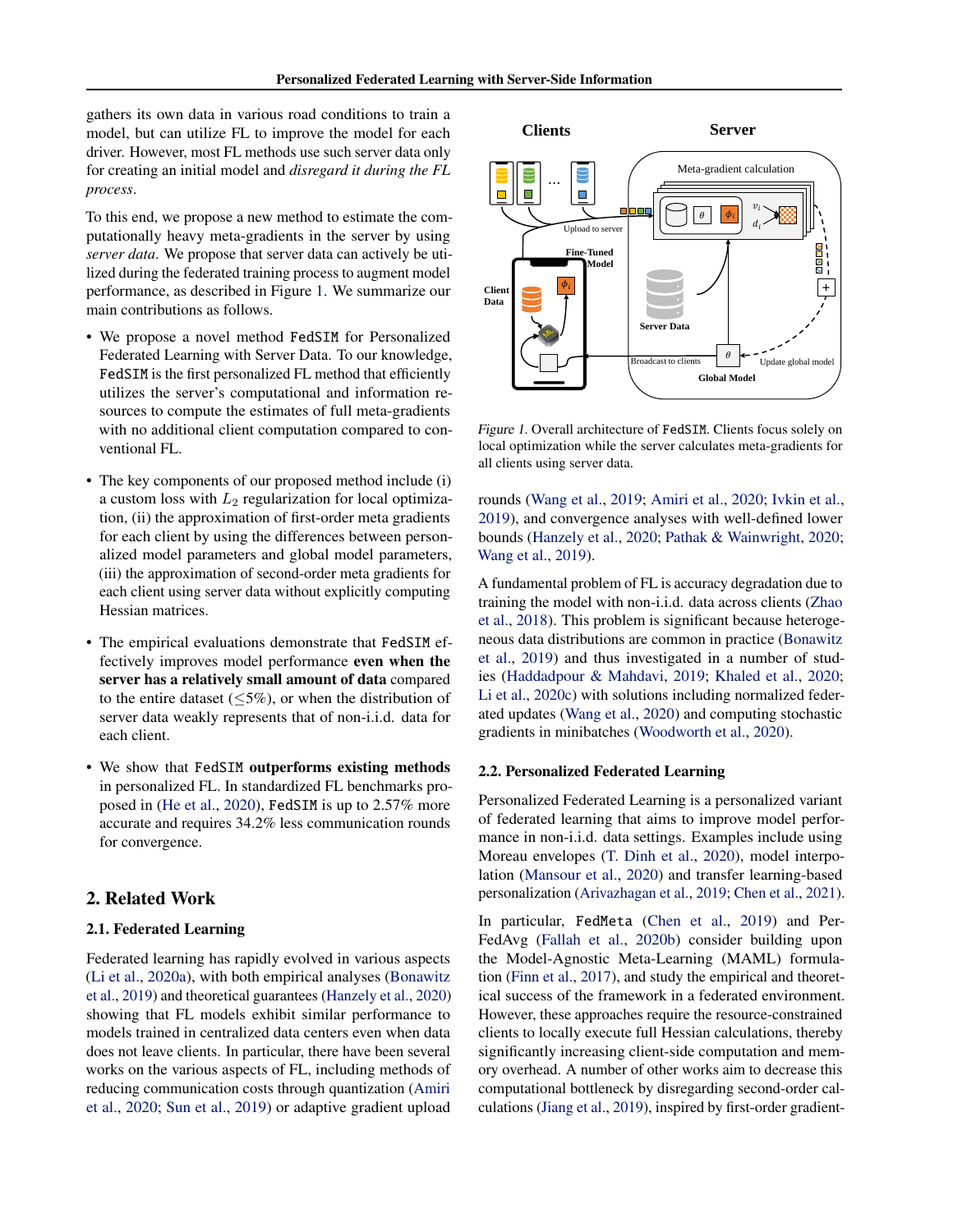based meta learning approaches as in [\(Nichol et al.,](#page-8-17) [2018\)](#page-8-17), while sacrificing model performance.

In contrast, FedSIM aims to calculate heavy meta gradients at the server using server data to mitigate accuracy degradation due to disregarding the Hessians without additional computational burden on clients.

## 3. Federated Learning with Server Information Meta-Learning (FedSIM)

### 3.1. Problem: Personalized FL with Server Data

In conventional FL, there are  $n$  clients in a federated environment that tries to find a global model  $\theta$  by optimizing the following problem:

<span id="page-2-0"></span>
$$
\min_{\theta \in \mathbb{R}^d} f(\theta) := \frac{1}{n} \sum_{i=1}^n f_i(\theta) \tag{2}
$$

where  $f_i: \mathbb{R}^d \to \mathbb{R}$   $(i = 1, ..., n)$  denotes the expected loss over the data distribution of client  $i$  such that

$$
f_i(\theta) = \mathbb{E}_{\mathcal{D}_i \sim p_i} [\ell_i(\theta; \mathcal{D}_i)] \tag{3}
$$

where  $\mathcal{D}_i$  is a random data sample drawn from client i's data distribution  $p_i$  and  $\ell_i(\theta; \mathcal{D}_i)$  is the loss corresponding with this data sample w.r.t. a global model parameter  $\theta$ .

In contrast to Eq. [\(2\)](#page-2-0), we learn an *adaptable* global model  $\theta$  in a federated environment, by formulating and solving a bi-level (server- and client-side) problem defined as

$$
\min_{\theta \in \mathbb{R}^d} F(\theta) := \frac{1}{n} \sum_{i=1}^n F_i(\theta) \tag{4}
$$

<span id="page-2-3"></span>
$$
F_i(\theta) = \min_{\phi_i \in \mathbb{R}^d} \tilde{f}_i(\phi_i) := f_i(\phi_i) + \frac{\lambda}{2} ||\phi_i - \theta||_2^2 \tag{5}
$$

where  $\phi_i$  denotes the *personalized model* of client i and  $\lambda$ is a regularization parameter. Note that instead of the conventional loss in Eq.[\(3\)](#page-2-1), we define a different loss function  $f_i(\phi_i)$  that includes an  $L_2$  regularization term such that its gradient becomes

<span id="page-2-6"></span>
$$
\nabla_{\phi}\tilde{f}_i(\phi_i) = \nabla_{\phi}f_i(\phi_i) + \lambda(\phi_i - \theta)
$$
 (6)

This custom loss is in accordance with ideas from [\(Li et al.,](#page-8-18) [2020b;](#page-8-18) [T. Dinh et al.,](#page-9-5) [2020\)](#page-9-5) such that the personalized parameters  $\phi_i$  are encouraged to tend towards the global parameters  $\theta$ , which improves convergence of the global model in non-i.i.d. data settings.

Lastly, we make a practical assumption that is not included in previous work on personalized FL; the server has *its own data* with distribution  $p_s$  independent of clients' data. Here, we also assume that the proportion of server data is small compared to the entire dataset.

### 3.2. FedSIM: A FL Framework for Server Utilization

Federated Learning with Server-Side Information Meta-Learning (FedSIM) is a personalized FL framework that aims to (i) ensure client data privacy with (ii) minimal additional computation/communication overhead in clients compared to FedAvg in order to (iii) produce high-quality meta gradients. In this section, we present the FedSIM algorithm to solve for Eq. $(4)$  in the context of Eq. $(5)$ .

In vanilla FL (e.g., FedAvg in [McMahan et al.](#page-8-19) [2017\)](#page-8-19), a centralized server computes a global model by averaging models from decentralized devices. At each round  $t$ , the server samples a client subset  $S_t$  of size m to optimize the global model  $\theta_{t-1}$ . Each client  $i \in S_t$  updates  $\theta_{t-1}$  with its private data  $\mathcal{D}_i \sim p_i$  using gradient decent for E epochs and uploads the optimized model  $\phi_i$  back to the server. Finally, the server updates the global model to  $\theta_t$  by averaging  $\phi_i$ received from  $S_t$ . It is important to note that  $\mathcal{D}_i$  was never shared between the clients nor with the server.

<span id="page-2-1"></span>The main contribution of this work comes from allocating the calculation of  $\nabla_{\theta} F_i(\theta)$  to optimize Eq.[\(4\)](#page-2-2) between the clients and the server such that the server can calculate meta-gradients for multiple tasks without sharing data. To this end, FedSIM follows the same principles as FL, but with additional computation for meta-gradients in the server to learn an easily adaptable global model.

<span id="page-2-5"></span><span id="page-2-2"></span>

| Algorithm 1 FedSIM: Client-Side                                                      |
|--------------------------------------------------------------------------------------|
| <b>Require:</b> Step size $\alpha$ , regularization strength $\lambda$ , client data |
| distribution $p_i$                                                                   |
| <b>function</b> ClientUpdate $(i, \theta)$ : // Run on client k                      |
| $\phi_{i,0} \leftarrow \theta$                                                       |
| for each local epoch $e$ from 1 to $E$ do                                            |
| Sample a mini-batch $\mathcal{D}_i$ from distribution $p_i$                          |
| Calculate $\phi_{i,e}$ using $\mathcal{D}_i$ with Eq.(7)                             |
| end for                                                                              |
| Return $\phi_{i,E}$ to server                                                        |
| end function                                                                         |

Client-side algorithm. The client's main goal is to learn a personalized model  $\phi_i$  by calculating local gradient updates at each local epoch e as

<span id="page-2-4"></span>
$$
\phi_{i,e} = \phi_{i,e-1} - \alpha \nabla_{\phi} \tilde{f}_i(\phi_{i,e-1}) \tag{7}
$$

To calculate  $\nabla_{\phi} \tilde{f}_i(\phi_{i,e-1})$  in practice, we use an unbiased estimate  $\nabla_{\phi} \ell_i(\phi_{i,e-1}; \mathcal{D}_i)$  by sampling a mini-batch of data  $\mathcal{D}_i$  from distribution  $p_i$ . This process is illustrated in Algorithm [1.](#page-2-5)

Server-side algorithm. The server then attempts to optimize Eq.[\(4\)](#page-2-2) for multiple communication rounds in Algo-rithm [2.](#page-3-0) In each round t, the central server (i) samples  $m$ clients, (ii) calculates meta-gradients  $\nabla_{\theta} F_i(\theta_{t-1})$  for each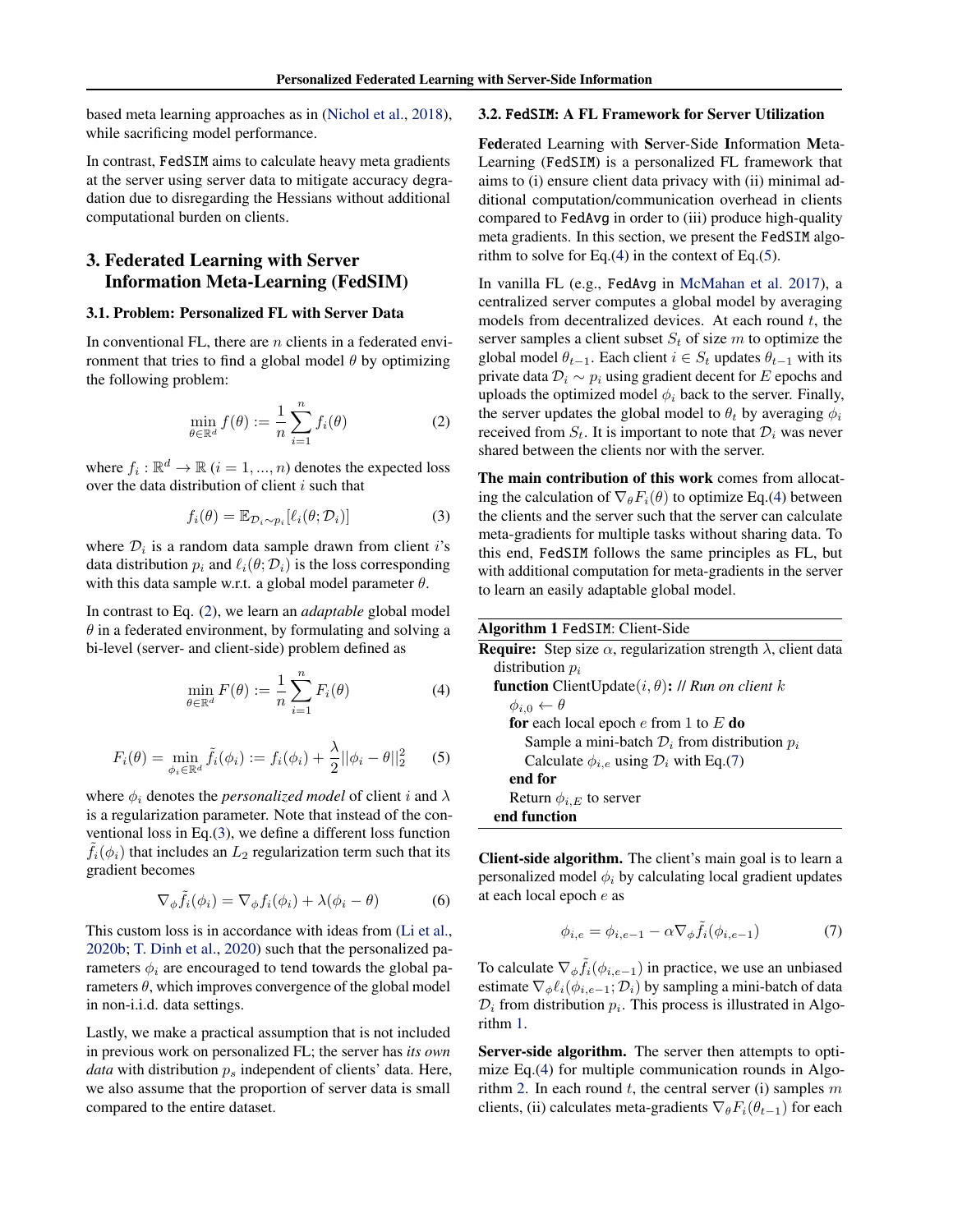<span id="page-3-0"></span>

| <b>Algorithm 2 FedSIM: Server-Side</b>                                               |
|--------------------------------------------------------------------------------------|
| <b>Require:</b> Step size $\beta$ , $\delta$ , server data distribution $p_s$        |
| Initialize $\theta_0$                                                                |
| <b>for</b> each round $t = 1, 2, $ <b>do</b>                                         |
| Sample a mini-batch $\mathcal{D}_s$ from distribution $p_s$                          |
| $S_t \leftarrow$ Random subset of m clients $(1 \le m \le n)$                        |
| for each client $i \in S_t$ in parallel do                                           |
| $\phi_i \leftarrow$ ClientUpdate(i, $\theta_{t-1}$ ) (Algorithm 1)                   |
| Calculate $v_i = \nabla_{\phi} f_i(\phi_i)$ with Eq.(9)                              |
| Calculate $d_i = \nabla_{\phi}^2 f_i(\phi_i) v_i$ using $\mathcal{D}_s$ with Eq.(10) |
| Calculate meta-gradient $\nabla_{\theta} F_i(\theta_{t-1}) = v_i - \delta d_i$       |
| Update $\phi_i \leftarrow \phi_i - \beta \nabla_{\theta} F_i(\theta_{t-1})$          |
| end for                                                                              |
| $\theta_t \leftarrow \frac{1}{m} \sum_{i \in S_t} \phi_i$                            |
| end for                                                                              |

of these clients using local model  $\phi_i$  and server data  $\mathcal{D}_s$  and (iii) updates the global model from  $\theta_{t-1}$  to  $\theta_t$  using these meta-gradients.

As shown in [\(Rajeswaran et al.,](#page-9-6) [2019\)](#page-9-6), the gradient of Eq.[\(5\)](#page-2-3) w.r.t.  $\theta$  with the local loss function  $f_i(\phi_i)$  can be written as

<span id="page-3-3"></span>
$$
\nabla_{\theta} F_i(\theta_{t-1}) = \left(\mathbf{I} + \frac{1}{\lambda} \nabla_{\phi}^2 f_i(\phi_i)\right)^{-1} \nabla_{\phi} f_i(\phi_i) \tag{8}
$$

Note that  $\nabla_{\theta} F_i(\theta_{t-1})$  is not dependent on the original meta model  $\theta_{t-1}$ , while corresponding with the personalized model  $\phi_i$ . This characteristic comes from the regularization term in Eq. [\(5\)](#page-2-3) [\(Rajeswaran et al.,](#page-9-6) [2019\)](#page-9-6). Since the metagradient  $\nabla_{\theta} F_i(\theta_{t-1})$  is decoupled from  $\theta_{t-1}$ , the server approximates the meta-gradient without requiring a history of client i's local updates. This allows clients to utilize multi-step gradient decent for local optimization.

We can see from Eq.[\(8\)](#page-3-3) that the calculation of  $\nabla_{\theta} F_i(\theta_{t-1})$ requires two terms:

- 1. A first-order gradient  $v_i = \nabla_{\phi} f_i(\phi_i)$
- 2. A Hessian-vector product  $d_i = \nabla_{\phi}^2 f(\phi_i) v_i$

Unlike previous meta-learning approaches to personalized FL, we propose to calculate both  $v_i$  and  $d_i$  using the server, without requiring additional information or computation from clients.

First-order meta-gradient. As in Per-FedAvg, the firstorder meta-gradient  $v_i$  ideally requires a client-specific query dataset  $\mathcal{D}_i^q$  to calculate an unbiased estimate  $\nabla_{\phi} \tilde{f}_i(\phi_i; \mathcal{D}_i^q)$ . However, in FedSIM, since the server does not have the required client data, we instead approximate  $v_i$  by using the weight difference between a personalized model  $\phi_i$  and global model  $\theta$  such that

<span id="page-3-1"></span>
$$
v_i = \nabla_{\phi} f_i(\phi_i) \approx \theta - \phi_i \tag{9}
$$

The intuition behind this method comes from the fact that the derivative of  $\nabla_{\phi} \tilde{f}_i(\phi_i)$  in Eq.[\(6\)](#page-2-6) at a stationary point  $\phi_i$ becomes sufficiently small.

A possible alternative to calculate  $v_i$  at the server is to sample a query dataset  $\mathcal{D}_s^q$  from server data distribution  $p_s$  and calculate  $\nabla_{\phi} \ell_i(\phi_i; \mathcal{D}_s^q)$ . A potential drawback in this approach is that  $\mathcal{D}_s^q$  does not come from data distribution of client i. Our ablation study in Section [4](#page-4-0) shows that the weight difference approximation is superior to direct calculation using server data.

**Second-order meta-gradient.** To calculate  $d_i$ , instead of separately computing the Hessian  $\nabla^2_\phi f_i(\phi_i)$ , we approximate the entire Hessian-vector product  $d_i$  by using Hessianfree estimation [\(Fallah et al.,](#page-8-20) [2020a\)](#page-8-20) as follows:

<span id="page-3-2"></span>
$$
d_i = \nabla_{\phi}^2 f_i(\phi_i) v_i
$$
  
\n
$$
\approx \frac{\nabla_{\phi} f_i(\phi_i + \delta v_i) - \nabla_{\phi} f_i(\phi_i - \delta v_i)}{2\delta}
$$
 (10)

This approximation produces an error of at most  $\rho \delta ||v_i||^2$ , where  $\rho$  is the parameter for Lipschitz continuity of the Hessian of f [\(Fallah et al.,](#page-8-20) [2020a\)](#page-8-20).

Ideally, calculating unbiased estimates for the two first-order gradients  $\nabla_{\phi} f_i(\phi_i + \delta v_i)$  and  $\nabla_{\phi} f_i(\phi_i - \delta v_i)$  in Eq.[\(10\)](#page-3-2) requires additional client-specific data. We take an alternative approach since the server does not have client data. The server samples  $\mathcal{D}_s$  from its own data distribution  $p_s$  and calculates  $\nabla_{\phi} \ell_i(\phi_i + \delta v_i; \mathcal{D}_s)$  and  $\nabla_{\phi} \ell_i(\phi_i - \delta v_i; \mathcal{D}_s)$ .

Note that we reuse the same dataset  $\mathcal{D}_s$  to calculate  $d_i$  for all clients in  $S_t$ . Given that the server data distribution  $p_s$  is likely to be different from each client's data distribution, the quality of  $d_i$  calculated using  $\mathcal{D}_s$  may not be ideal. Nevertheless, we hypothesized that using the non-ideal second-order terms would improve performance over disregarding the second-order terms altogether. The effectiveness of this approximation will be empirically evaluated in Sections [4](#page-4-0) and [5.](#page-6-0)

Key differences. Compared to Per-FedAvg [\(Fallah et al.,](#page-8-1) [2020b\)](#page-8-1), a recent meta-learning method for personalized ML, FedSIM does not calculate meta-gradients, which is a computationally expensive operation, at resource-constrained clients but at the server. Moreover, FedSIM is not restricted to one-step gradient update when calculating  $\phi_i$  at clients but allows multi-step updates. pFedMe [\(T. Dinh et al.,](#page-9-5) [2020\)](#page-9-5) and FedProx [\(Li et al.,](#page-8-18) [2020b\)](#page-8-18) are similar to FedSIM in that the client-side problem in Eq.[\(5\)](#page-2-3) includes a regularization term and each client utilizes multi-step gradient decent to obtain its optimized model  $\phi_i$ . On the other hand, FedSIM enables meta-learning without more computation on clients. Most importantly, FedSIM actively utilizes the server to both aggregate personalized models and calculate computationally heavy meta-gradients by utilizing server data.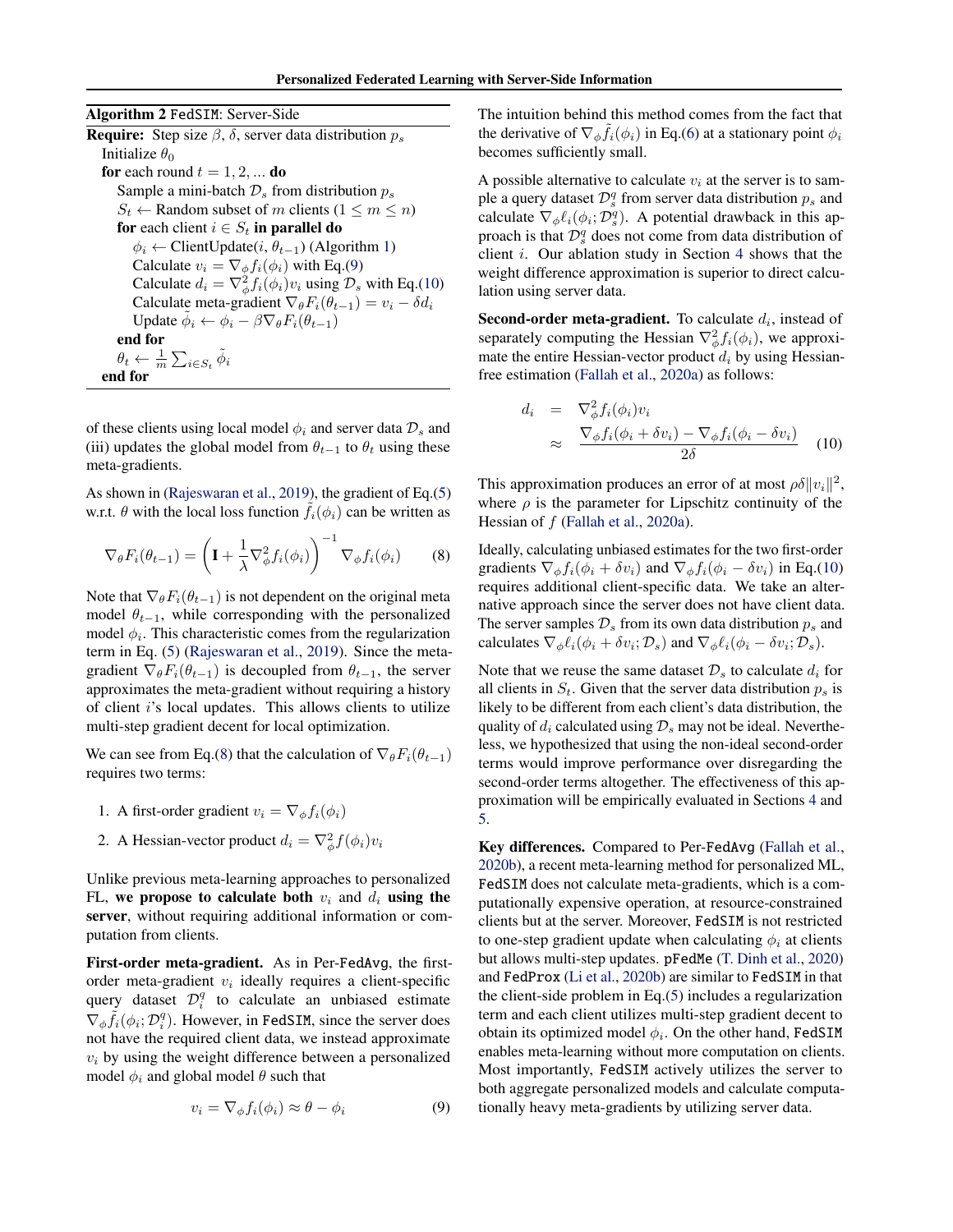Personalized Federated Learning with Server-Side Information

<span id="page-4-2"></span>

Figure 2. Effect of the proportion of server data on method performance when  $E = 5$ .

#### 3.3. Key Components for Fed-SIM

The key components for the FedSIM framework can be summarized as follows:

- Custom loss for local optimization: Each client adds an  $L_2$  regularization term to its loss function as in Eq.[\(5\)](#page-2-3) when optimizing a global model locally. This decouples meta gradient calculation (at the server) from local optimization history (at the clients).
- First-order meta gradient calculation using weight differences: Despite the existence of server data, the server calculates the first-order gradient  $v_i$  using (clientspecific) weight differences as in Eq.[\(9\)](#page-3-1) instead of using the server data.
- Second-order meta gradient calculation using server **data**: The server calculates second-order gradient  $d_i$  in a Hessian-Free way as in Eq.[\(10\)](#page-3-2). The approximation requires the two terms calculated using server data  $\mathcal{D}_s \sim$  $p_s$  as  $\nabla_{\phi} f_i(\phi_i + \delta v_i; \mathcal{D}_s)$  and  $\nabla_{\phi} f_i(\phi_i - \delta v_i; \mathcal{D}_s)$ .

With these components, FedSIM ensures that data remains on the client while also ensuring that the calculation and communication done on the client is no more intensive than that done during standard federated learning.

## <span id="page-4-0"></span>4. Experiments

The goal of our experiments is to evaluate (i) the performance of FedSIM compared with existing methods on personalized FL with non-i.i.d. client data, (ii) the convergence and computational overhead of FedSIM, and (iii) the effectiveness of the three key components for FedSIM. All our experiments were simulated using a server comprising four NVIDIA RTX 3900 GPUs and two Intel Xeon Silver CPUs. To our knowledge, this section also serves as the most comprehensive empirical study on personalized FL.

### <span id="page-4-4"></span><span id="page-4-3"></span>4.1. Experimental Design

Benchmarks. We compare FedSIM with other personalized FL methods based on *optimization-based meta-learning*, FedMeta [\(Chen et al.,](#page-8-2) [2019\)](#page-8-2), Fed-Reptile [\(Jiang et al.,](#page-8-16) [2019\)](#page-8-16),  $Per-FedAvg (FO)^1$  $Per-FedAvg (FO)^1$  [\(Fallah et al.,](#page-8-1) [2020b\)](#page-8-1), and pFedMe [\(T. Dinh et al.,](#page-9-5) [2020\)](#page-9-5), and also regular FL methods FedAvg [\(McMahan et al.,](#page-8-19) [2017\)](#page-8-19) and FedProx [\(Li et al.,](#page-8-18) [2020b\)](#page-8-18). Note that since FL is a newly growing research field, existing work have used their own benchmarks to evaluate their respective methodologies, with their own methods of splitting data in a non-i.i.d. manner, which made it difficult to provide a fair comparison in performance.

To mitigate this problem, the authors of FedML [\(He](#page-8-3) [et al.,](#page-8-3) [2020\)](#page-8-3) opened a research library including benchmarks for federated learning. Thus, we use four non-i.i.d. datasets, Federated EMNIST [\(Caldas et al.,](#page-8-21) [2019\)](#page-8-21), CIFAR-100 [\(Krizhevsky,](#page-8-22) [2009\)](#page-8-22), Shakespeare [\(McMahan et al.,](#page-8-19) [2017\)](#page-8-19), and StackOverflow [\(Authors,](#page-8-23) [2021\)](#page-8-23), and train a standardized neural network for each dataset with experiments constructed as suggested in [\(He et al.,](#page-8-3) [2020\)](#page-8-3). While three of these datasets are naturally partitioned with a noni.i.d. distribution, CIFAR-100 is partitioned using Pachinko Allocation Method as in [\(Reddi et al.,](#page-9-7) [2020\)](#page-9-7). The exact specifications are summarized in Table [1.](#page-4-2)

Server Data Simulation. For each dataset, we randomly sample 5% of the non-i.i.d. data partitions and reserve them as server data, while using the remaining 95% partitions as client datasets. It is important to note that while all the methods use server data for training an initial model, only FedSIM uses server data during the actual FL process. Given that FedSIM takes advantage of server data, we also experimented with different amounts of server data.

<span id="page-4-1"></span><sup>&</sup>lt;sup>1</sup>Per-FedAvg (F0) is the first-order approximation of Per-FedAvg, which makes clients compute first-order meta gradients but disregard second-order terms. The full version of Per-FedAvg is the same as FedMeta.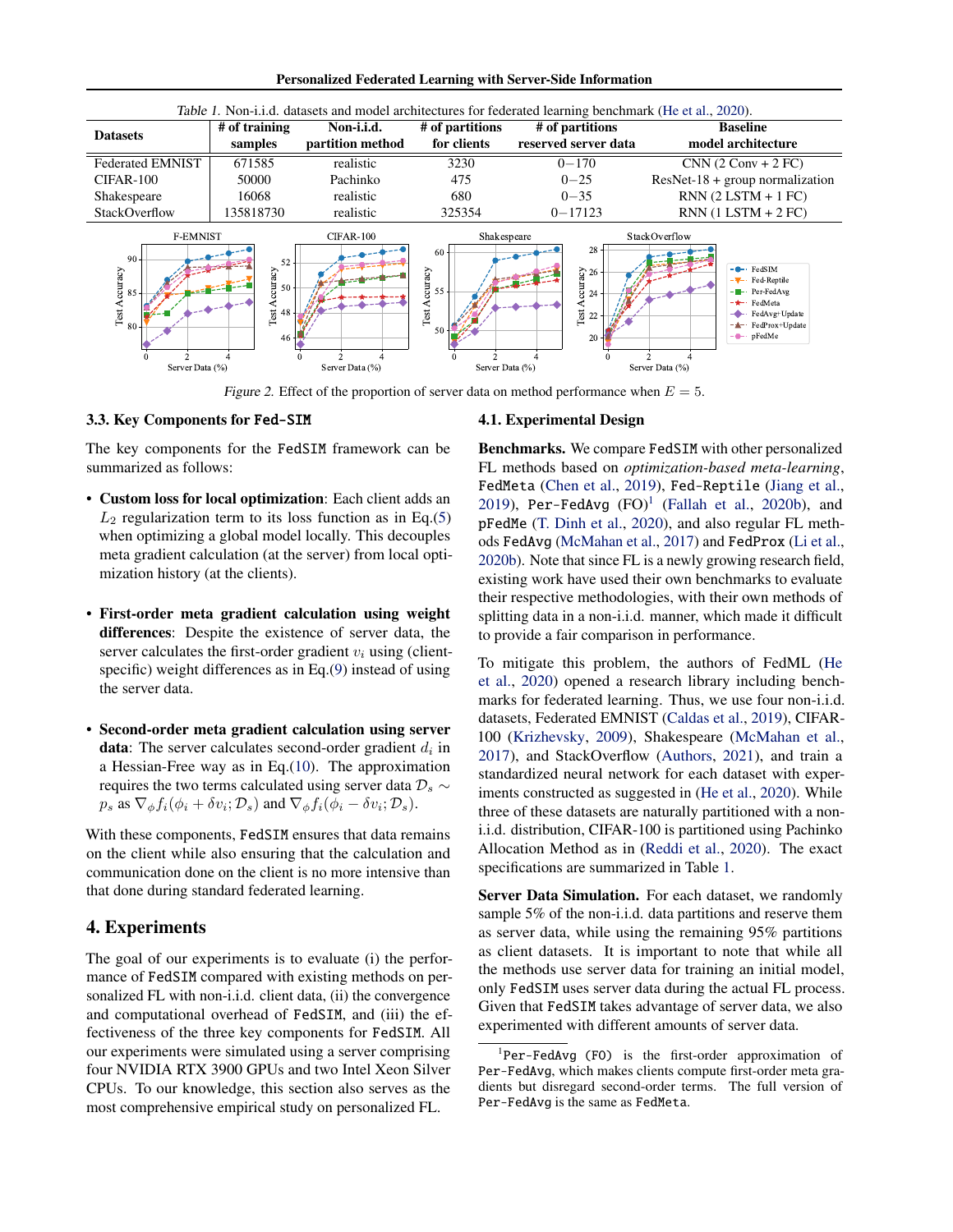

Figure 3. Effect of the number of local epochs E for fine-tuning  $\phi_i$  when server data proportion=5%.

<span id="page-5-0"></span>Table 2. Best performance of each method on each dataset. Methodologies Fed. EMNIST CIFAR-100 Shakespeare StackOverflow

| менючоючего        | гса, евичтот    | UIFAN-100       | энаксэрсагс     | эшлэгсгий         |
|--------------------|-----------------|-----------------|-----------------|-------------------|
| $FedProx + update$ | 88.03           | 51.82           | 57.55           | 27.41             |
| $FedAvg + update$  | 83.66           | 41.49           | 54.28           | 25.21             |
| pFedMe             | 89.26           | 52.31           | 59.02           | 27.91             |
| Per-FedAvg (FO)    | 86.17           | 50.99           | 58.34           | 27.95             |
| FedMeta            | 89.77           | 46.29           | 51.46           | 26.72             |
| Fed-Reptile        | 85.84           | 51.96           | 55.85           | 27.29             |
| FedSIM (ours)      | $91.51 + 0.273$ | $53.09 + 0.104$ | $60.81 + 0.329$ | $28.17 \pm 0.171$ |

Furthermore, when running Per-FedAvg (FO) and FedMeta, 80% and 20% of each client's training data are allocated as the client's support and query datasets respectively for local calculation of meta gradients.

**Training Process.** Training is carried out with  $m = 10$ as in [\(Li et al.,](#page-8-18) [2020b;](#page-8-18) [Reddi et al.,](#page-9-7) [2020\)](#page-9-7), such that  $m$ clients are randomly sampled in each round to perform local optimization. Test accuracy is evaluated every round by sampling  $m$  clients, deploying the current global model, fine-tuning (personalization) on each client's training data, and finally averaging the validation accuracy of all clients. Note that since FedProx and FedAvg do not provide a personalization step, we add an *update* step to simulate personalization of the global model.

## 4.2. Method Performance

Effects of Server Data Proportion. Figure [2](#page-4-3) shows the average test accuracy of various personalized FL methods with varying amounts of server data. Note that while the amount of server data varies from 0 to 5%, 95% of the entire dataset are always allocated as clients. The results show that more server data results in better accuracy in all methods, implying that training an initial model using server data improves performance. FedAvg shows the worst performance since it does not train an adaptable (personalizable) model. Although the performance of other five conventional methods vary by data settings, FedSIM always provides the best accuracy once server data is given.

In particular, with 5% server data, our method's performance exceeds all other values in every dataset. As shown in Table [2,](#page-5-0) when comparing the best values in each dataset, FedSIM provides 0.22−2.57% higher accuracy than the next best methods. This verifies that FedSIM's meta-gradient computation is an effective way for using server data *during*

<span id="page-5-1"></span>the FL process even when server data is not representative of the entire dataset.

Note that server data is not ideal since conventional MAML requires task (client)-specific datasets for meta gradients. However, our results suggest that if the client datasets are not given to the server due to privacy concerns, calculation of second-order meta gradients using the server data can be a good alternative rather than giving up the second-order terms as in Per-FedAvg (FO), pFedMe, and Fed-Reptile. When there is no server data, FedSIM cannot calculate Hessian estimates, essentially becoming the same as pFedMe. In this setting, however, FedSIM still outperforms both Fed-Reptile and FedProx, showing that the implementation of both a custom loss and first-gradient estimates results in more accurate meta-gradients by preventing local model divergence.

Furthermore, FedSIM shows that utilizing the server to directly calculate meta gradients is more effective than simply averaging locally trained meta models as in FedMeta. Note that FedMeta enables each client to calculate full meta gradients including second-order terms on its client-specific dataset when optimizing its local model, which requires heavy computation on clients but turns out to be not effective for improving the global model.

Effects of Local Epochs. Figure [3](#page-5-1) shows test accuracy of the same methods with 5% server data and varying local epochs E. While all the methods show better accuracy as  $E$  increases, FedSIM experiences remarkable improvement when  $E$  increases from 1 to 5 and regularly outperforms all the other methods when  $E \geq 5$ . In each dataset, the best accuracy value is given by FedSIM with  $E = 20$ , showing an 1.09−2.57% increase in accuracy compared to the second highest values.

#### 4.3. Resource Efficiency

Next, we evaluate the resource efficiency of FedSIM in terms of local computation and communication overhead. Figure [4](#page-6-1) plots test accuracy as communication round  $(t)$  increases. While FedSIM achieves the highest accuracy in all cases, it achieves the next best accuracy in 34.2%, 11.38%, 19.44%, 20.07% fewer communication rounds for each respective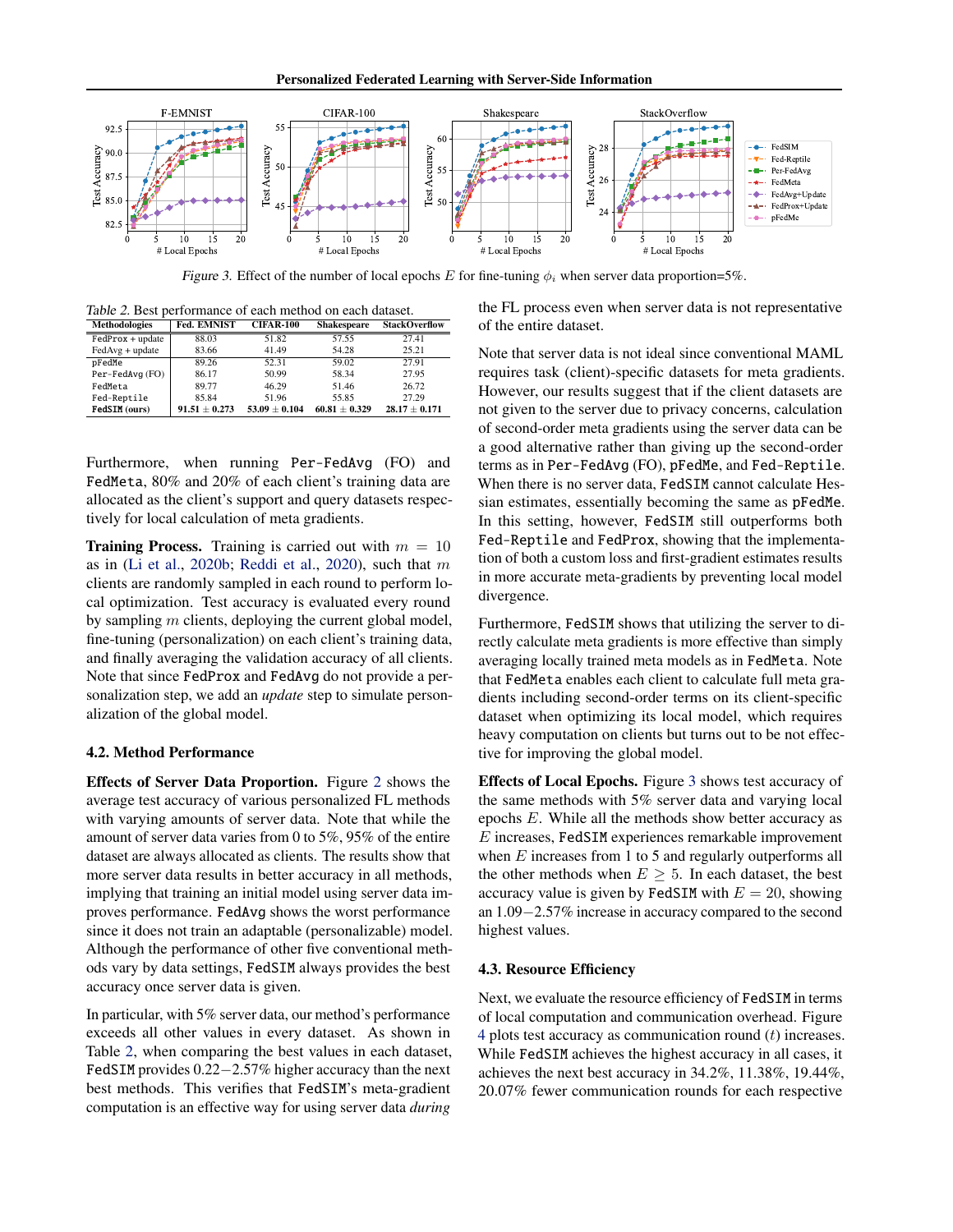Personalized Federated Learning with Server-Side Information



Figure 5. Effect of epochs on average per-client, per-round computation time (seconds).

dataset due to the use of more accurate meta gradients for model updates. Given that all the methods require the same communication overhead in each round (i.e., dissemination of  $\theta$  and aggregation of  $\phi_i$ ), fewer rounds entail less communication overhead.

Figure [5](#page-6-2) shows the average client computation time for local optimization in each round. The computation time of FedMeta (or Per-FedAvg) quickly increases with local epochs due to local calculation of second-order meta gradients. Per-FedAvg (FO) ignores the second-order terms but still calculates first-order meta gradients locally, resulting in the second-longest computation time. On the other hand, FedSIM shows a modest increase in client computation time as local epoch increases, similar to FedAvg that does not provide personalization, since meta gradients are calculated at the server. Overall, FedSIM not only trains a more accurate model but also does so resource-efficiently.

### 4.4. Ablation Studies

Given that the distribution of server data is dissimilar to that of each client's data, using server data without caution may end up with performance degradation. To this end, we evaluate if each key component of FedSIM actually contributes to its performance, namely the (i) loss function, (ii) firstorder (FO) meta gradient calculation, and (iii) second-order (SO) meta gradient calculation. We made three variants of FedSIM, FedSIM-var1 that uses basic loss function without  $L_2$  regularization, FedSIM-var2 that calculates FO meta gradients using server data instead of weight difference (i.e.,  $\nabla_{\phi} \tilde{f}_i(\phi_i; \mathcal{D}_s^q)$  where  $\mathcal{D}_s^q \sim p_s$ ), and FedSIM-var3 that disregards SO meta gradients.

Table [3](#page-7-0) shows the performance of these variants. Comparison with FedSIM-var3 verifies that although calculating

<span id="page-6-2"></span><span id="page-6-1"></span>SO meta gradients using client-independent server data is not theoretically ideal, using the SO terms still results in significantly better performance than relying only on FO meta gradients. The FedSIM-var2 case shows, however, that the non-ideal server data causes severe performance degradation when used for FO meta gradient calculation; using (client-specific) weight differences is a better choice in case of calculating FO meta gradients. In addition, FedSIM-var1 proves that using a custom loss to decouple local optimization history from meta gradients and calculating meta gradients based on  $\phi_i$  (locally optimized model) rather than  $\theta$ (previous meta model) result in more useful meta gradients. Overall, the results verify that each of the key components of FedSIM highly impacts model accuracy.

## <span id="page-6-0"></span>5. Data Dissimilarity Analysis

We can see in practical FL scenarios that although clients may have non-i.i.d. data, the data distributions of clients are not entirely unrelated. Thus, prior work such as FedProx [\(Li et al.,](#page-8-18) [2020b\)](#page-8-18), Per-FedAvg [\(Fallah et al.,](#page-8-1) [2020b\)](#page-8-1), and pFedMe [\(T. Dinh et al.,](#page-9-5) [2020\)](#page-9-5), perform convergence analyses on the global model by assuming that both data distributions and local gradients have bounded dissimilarity among clients. FedSIM makes a similar assumption that both server data distributions and meta gradients calculated using server data have bounded dissimilarity. Thus, in this section, we conduct experiments to evaluate the effect of distributional deviation between server and client data.

First, we investigate data dissimilarity between the server and clients in non-i.i.d. data settings with varying amount of server data. Next, we empirically observe that the variance of data dissimilarity between the clients and the server is an appropriate measure of model performance in FedSIM.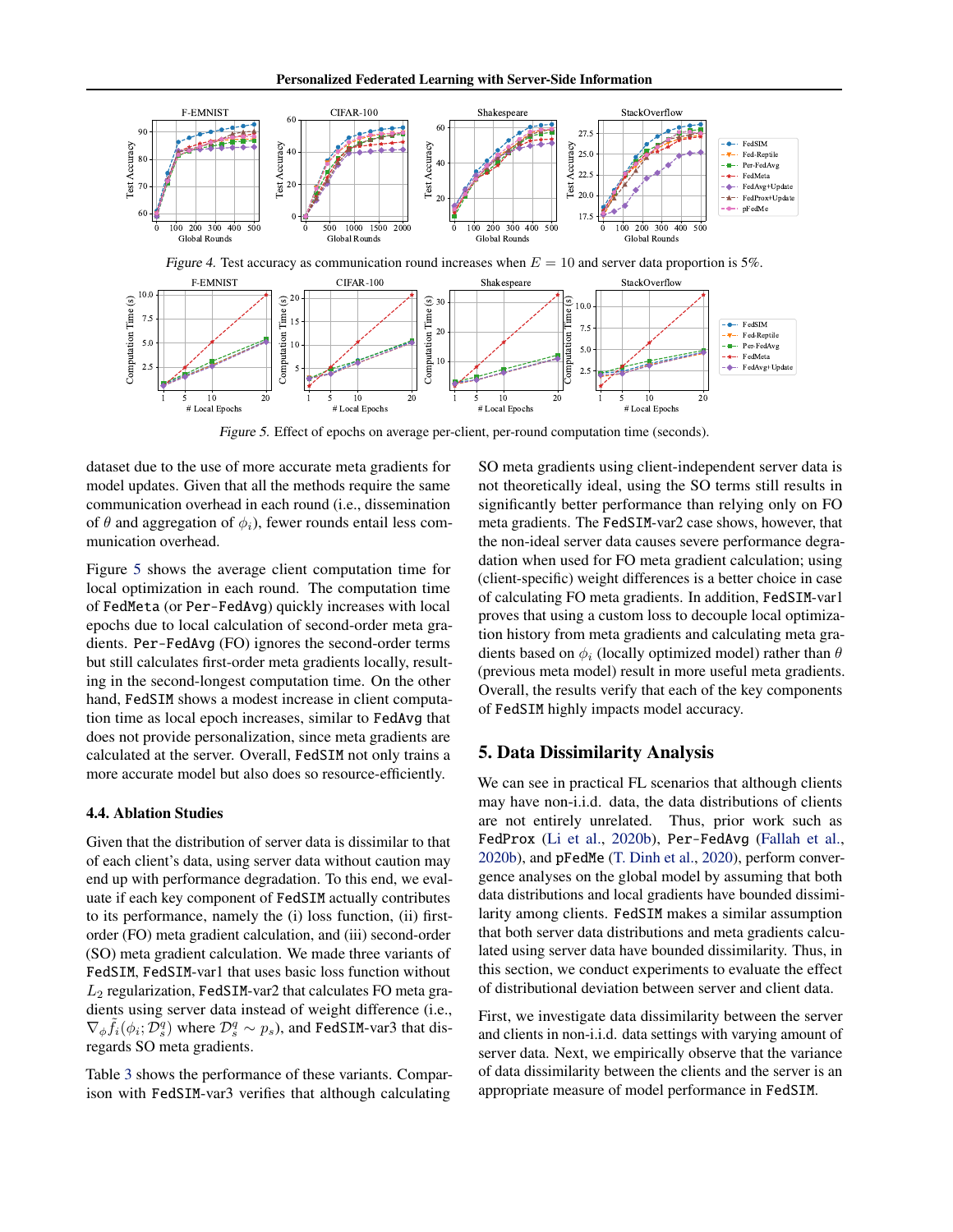Personalized Federated Learning with Server-Side Information

<span id="page-7-0"></span>

<span id="page-7-1"></span>Figure 6. Effects of varying amount of server data on image similarity distributions.

Distribution Comparison. To investigate data dissimilarity, we randomly sample a small percentage of data from two image datasets, Federated-EMNIST and CIFAR-100, as in Section [4.1](#page-4-4) to simulate server data. The average image distribution of the server data is then compared to each of the remaining clients, using a Structural Similarity Index (SSIM) [\(Wang et al.,](#page-9-8) [2004\)](#page-9-8) to compare the image data. Thus, each comparison produces  $SSIM_{(i,j)}$  for  $i \in \mathcal{D}_s$  and  $j \in \mathcal{D}$  where  $\mathcal{D}$  is the set of all clients in a dataset and  $\mathcal{D}_s$  is the set of server data. This process is repeated many times for each proportion of server data, resulting in boxplots in Figure [6.](#page-7-1)

Figure [6](#page-7-1) shows different trends of data similarity in the two datasets. Regarding CIFAR-100, there is a noticeable increase in SSIM with more server data. This is contrary to SSIM in EMNIST, which remain fairly consistent. We hypothesize that this is due to the fact that EMNIST is a relatively simple dataset, not only represented in grayscale but also consisting of handwritten letters that hardly differ by client, which leads to fast saturation of data similarity with only a small amount of server data. On the other hand, CIFAR-100 provides far more diverse images which require more server data such that data similarity can converge (albeit at a lower SSIM than EMNIST), which is more representative of real-world images.

Despite the differences, in both datsets, the general trend of the variance of the similarity metrics decrease with more server data. In addition, SSIM is higher than 0.75 even when server data proportion is 1%, showing that server and client data distributions are not entirely unrelated.

Relationship with Performance. We then analyze the impact of average image similarity on model performance, as seen in Figure [7.](#page-7-2) This figure shows the relationship between FedSIM performance on the EMNIST and CIFAR-100 datasets and the variance in image similarity (SSIM)

<span id="page-7-2"></span>Figure 7. Change in model performance in relation to the change in structural similarity of images.

between the server data and each of the client data. Data points were collected by training the models various times with different amounts of server data. Then, the server data used during each learning process is used to calculate image similarity with the remaining client data. Finally, we measure the variance of image similarity for each data point, and plot it with respect to the distribution of model accuracy.

Here, the middle of each box represents the mean variance in image similarity for each server data proportion, while the error bars represent the variance in test accuracy. The graphs show that there is a negative correlation between SSIM variance and model performance. More server data results in better accuracy due to its correlation with SSIM variance. This implies that even with the same amount of server data, model performance can depend on the method by which the server dataset is constructed.

### 6. Discussion

In this paper, we investigate a practical problem setting of FL, personalized federated learning with server data. We adapt the meta-learning process to create FedSIM where meta-gradients are calculated using the server to improve model performance and reduce client computational overhead. We show that FedSIM solves the proposed FL problem by first performing local optimization using a *custom loss function* with a regularization term, and then using *server data* with these locally optimized models to calculate the required gradients. We also provide a variety of numerical experiments and ablations to illustrate the performances of our method compared with existing methods in personalized FL. Finally, we present empirical analyses on the distribution of server data and its impact on performance.

While we focus on personalized FL and meta learning, we believe that this work opens up an interesting avenue in the FL regime that investigates how powerful server and its data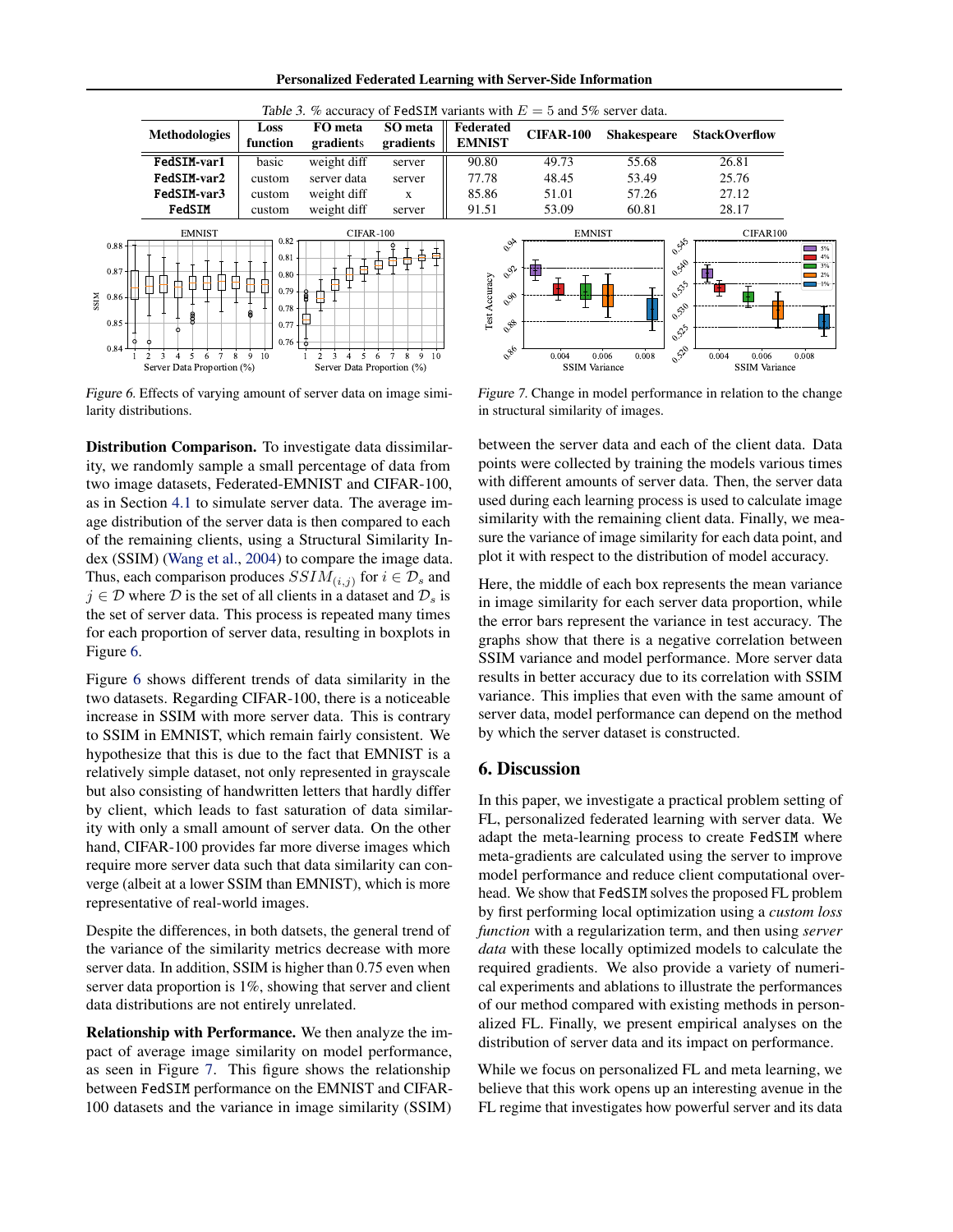can contribute to federated learning process effectively.

### References

- <span id="page-8-7"></span>Amiri, M. M., Gunduz, D., Kulkarni, S. R., and Poor, H. V. Federated learning with quantized global model updates, 2020.
- <span id="page-8-14"></span>Arivazhagan, M. G., Aggarwal, V., Singh, A. K., and Choudhary, S. Federated learning with personalization layers, 2019.
- <span id="page-8-23"></span>Authors, T. T. F. Tensorflow federated stack overflow dataset. [https://www.tensorflow.org/](https://www.tensorflow.org/federated/api_docs/python/tff/simulation/datasets/stackoverflow/load_data) [federated/api\\_docs/python/tff/simulation/](https://www.tensorflow.org/federated/api_docs/python/tff/simulation/datasets/stackoverflow/load_data) [datasets/stackoverflow/load\\_data](https://www.tensorflow.org/federated/api_docs/python/tff/simulation/datasets/stackoverflow/load_data), 2021.
- <span id="page-8-5"></span>Bonawitz, K., Eichner, H., Grieskamp, W., Huba, D., Ingerman, A., Ivanov, V., Kiddon, C., Konečný, J., Mazzocchi, S., McMahan, B., Van Overveldt, T., Petrou, D., Ramage, D., and Roselander, J. Towards federated learning at scale: System design. In *Proceedings of Machine Learning and Systems*, volume 1, pp. 374–388, 2019.
- <span id="page-8-21"></span>Caldas, S., Duddu, S. M. K., Wu, P., Li, T., Konečný, J., McMahan, H. B., Smith, V., and Talwalkar, A. Leaf: A benchmark for federated settings, 2019.
- <span id="page-8-2"></span>Chen, F., Luo, M., Dong, Z., Li, Z., and He, X. Federated meta-learning with fast convergence and efficient communication, 2019.
- <span id="page-8-15"></span>Chen, Y., Wang, J., Yu, C., Gao, W., and Qin, X. Fedhealth: A federated transfer learning framework for wearable healthcare, 2021.
- <span id="page-8-24"></span>Cohen, G., Afshar, S., Tapson, J., and van Schaik, A. Emnist: an extension of mnist to handwritten letters, 2017.
- <span id="page-8-20"></span>Fallah, A., Mokhtari, A., and Ozdaglar, A. On the convergence theory of gradient-based model-agnostic metalearning algorithms. In *Proceedings of the Twenty Third International Conference on Artificial Intelligence and Statistics*, pp. 1082–1092, 2020a.
- <span id="page-8-1"></span>Fallah, A., Mokhtari, A., and Ozdaglar, A. Personalized federated learning with theoretical guarantees: A modelagnostic meta-learning approach. In *Advances in Neural Information Processing Systems*, volume 33, 2020b.
- <span id="page-8-0"></span>Finn, C., Abbeel, P., and Levine, S. Model-agnostic metalearning for fast adaptation of deep networks. In *International Conference on Machine Learning*, pp. 1126–1135, 2017.
- <span id="page-8-10"></span>Haddadpour, F. and Mahdavi, M. On the convergence of local descent methods in federated learning. *arXiv preprint arXiv:1910.14425*, 2019.
- <span id="page-8-6"></span>Hanzely, F., Hanzely, S., Horváth, S., and Richtarik, P. Lower bounds and optimal algorithms for personalized federated learning. In *Advances in Neural Information Processing Systems*, volume 33, pp. 2304–2315, 2020.
- <span id="page-8-3"></span>He, C., Li, S., So, J., Zhang, M., Wang, H., Wang, X., Vepakomma, P., Singh, A., Qiu, H., Shen, L., Zhao, P., Kang, Y., Liu, Y., Raskar, R., Yang, Q., Annavaram, M., and Avestimehr, S. Fedml: A research library and benchmark for federated machine learning. *arXiv preprint arXiv:2007.13518*, 2020.
- <span id="page-8-8"></span>Ivkin, N., Rothchild, D., Ullah, E., braverman, V., Stoica, I., and Arora, R. Communication-efficient distributed sgd with sketching. In *Advances in Neural Information Processing Systems*, volume 32, 2019.
- <span id="page-8-16"></span>Jiang, Y., Konečný, J., Rush, K., and Kannan, S. Improving federated learning personalization via model agnostic meta learning, 2019.
- <span id="page-8-11"></span>Khaled, A., Mishchenko, K., and Richtárik, P. Tighter theory for local sgd on identical and heterogeneous data. In *International Conference on Artificial Intelligence and Statistics*, pp. 4519–4529, 2020.
- <span id="page-8-22"></span>Krizhevsky, A. Learning multiple layers of features from tiny images, 2009.
- <span id="page-8-4"></span>Li, T., Sahu, A. K., Talwalkar, A., and Smith, V. Federated learning: Challenges, methods, and future directions. *IEEE Signal Processing Magazine*, 37(3):50–60, 5 2020a. ISSN 1558-0792.
- <span id="page-8-18"></span>Li, T., Sahu, A. K., Zaheer, M., Sanjabi, M., Talwalkar, A., and Smith, V. Federated optimization in heterogeneous networks. In *Proceedings of Machine Learning and Systems*, volume 2, pp. 429–450, 2020b.
- <span id="page-8-12"></span>Li, X., Huang, K., Yang, W., Wang, S., and Zhang, Z. On the convergence of fedavg on non-iid data. *International Conference on Learning Representations*, 2020c.
- <span id="page-8-13"></span>Mansour, Y., Mohri, M., Ro, J., and Suresh, A. T. Three approaches for personalization with applications to federated learning, 2020.
- <span id="page-8-19"></span>McMahan, B., Moore, E., Ramage, D., Hampson, S., and y Arcas, B. A. Communication-efficient learning of deep networks from decentralized data. In *Artificial Intelligence and Statistics*, pp. 1273–1282, 2017.
- <span id="page-8-17"></span>Nichol, A., Achiam, J., and Schulman, J. On first-order meta-learning algorithms, 2018.
- <span id="page-8-9"></span>Pathak, R. and Wainwright, M. J. Fedsplit: an algorithmic framework for fast federated optimization. In *Advances in Neural Information Processing Systems*, volume 33, pp. 7057–7066, 2020.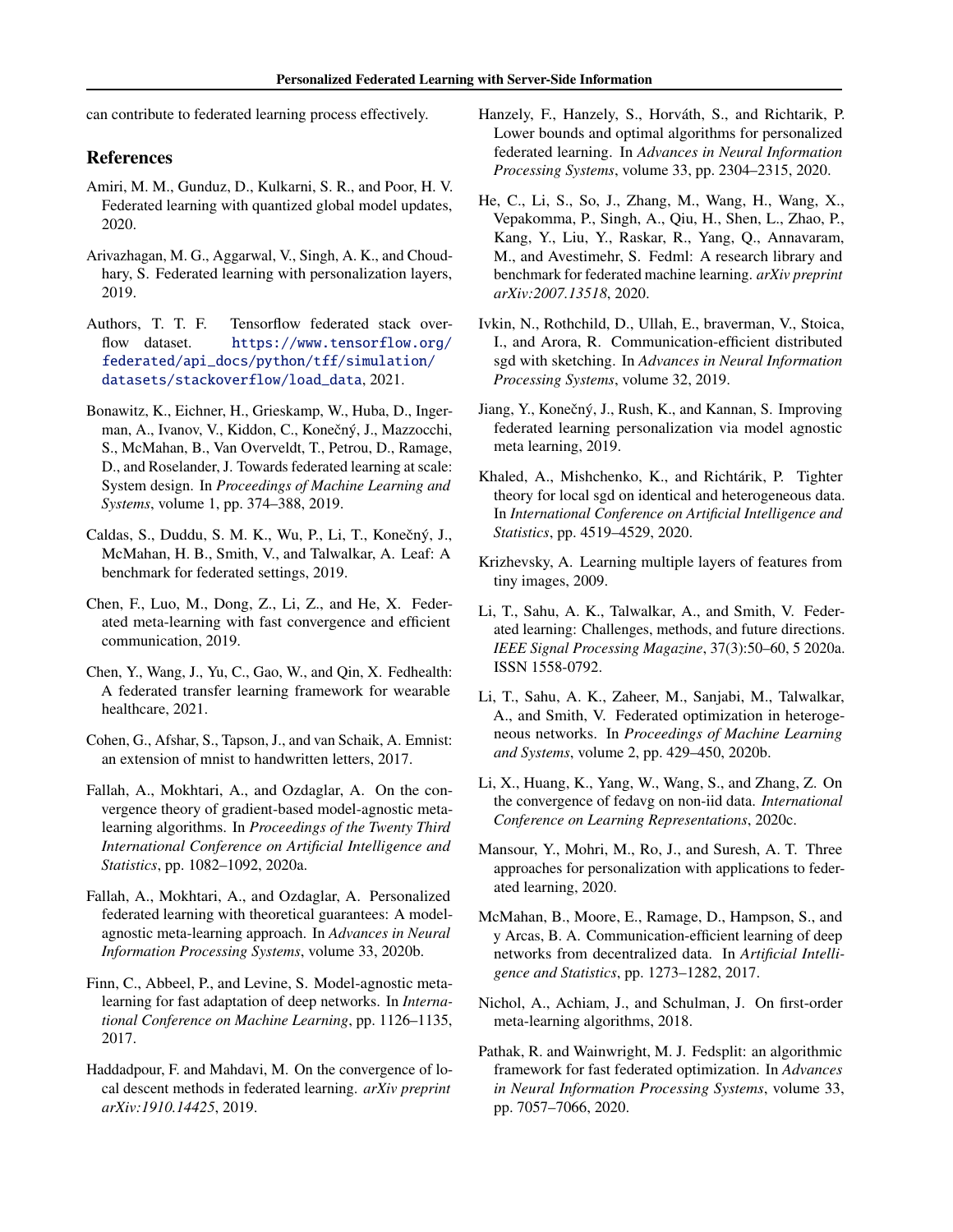- <span id="page-9-6"></span>Rajeswaran, A., Finn, C., Kakade, S. M., and Levine, S. Meta-learning with implicit gradients. In *Advances in Neural Information Processing Systems*, volume 32, 2019.
- <span id="page-9-7"></span>Reddi, S., Charles, Z., Zaheer, M., Garrett, Z., Rush, K., Konečnỳ, J., Kumar, S., and McMahan, H. B. Adaptive federated optimization. *arXiv preprint arXiv:2003.00295*, 2020.
- <span id="page-9-0"></span>Sun, J., Chen, T., Giannakis, G., and Yang, Z. Communication-efficient distributed learning via lazily aggregated quantized gradients. In *Advances in Neural Information Processing Systems*, volume 32, 2019.
- <span id="page-9-5"></span>T. Dinh, C., Tran, N., and Nguyen, J. Personalized federated learning with moreau envelopes. In Larochelle, H., Ranzato, M., Hadsell, R., Balcan, M. F., and Lin, H. (eds.), *Advances in Neural Information Processing Systems*, volume 33, pp. 21394– 21405. Curran Associates, Inc., 2020. URL [https:](https://proceedings.neurips.cc/paper/2020/file/f4f1f13c8289ac1b1ee0ff176b56fc60-Paper.pdf) [//proceedings.neurips.cc/paper/2020/file/](https://proceedings.neurips.cc/paper/2020/file/f4f1f13c8289ac1b1ee0ff176b56fc60-Paper.pdf) [f4f1f13c8289ac1b1ee0ff176b56fc60-Paper.pdf](https://proceedings.neurips.cc/paper/2020/file/f4f1f13c8289ac1b1ee0ff176b56fc60-Paper.pdf).
- <span id="page-9-3"></span>Wang, J., Liu, Q., Liang, H., Joshi, G., and Poor, H. V. Tackling the objective inconsistency problem in heterogeneous federated optimization. In *Advances in Neural Information Processing Systems*, volume 33, pp. 7611– 7623, 2020.
- <span id="page-9-1"></span>Wang, S., Tuor, T., Salonidis, T., Leung, K. K., Makaya, C., He, T., and Chan, K. Adaptive federated learning in resource constrained edge computing systems. *IEEE Journal on Selected Areas in Communications*, 37(6): 1205–1221, 2019.
- <span id="page-9-8"></span>Wang, Z., Bovik, A., Sheikh, H., and Simoncelli, E. Image quality assessment: from error visibility to structural similarity. *IEEE Transactions on Image Processing*, 13 (4):600–612, 2004. doi: 10.1109/TIP.2003.819861.
- <span id="page-9-4"></span>Woodworth, B. E., Patel, K. K., and Srebro, N. Minibatch vs local sgd for heterogeneous distributed learning. In *Advances in Neural Information Processing Systems*, volume 33, pp. 6281–6292, 2020.
- <span id="page-9-2"></span>Zhao, Y., Li, M., Lai, L., Suda, N., Civin, D., and Chandra, V. Federated learning with non-iid data. *arXiv preprint arXiv:1806.00582*, 2018.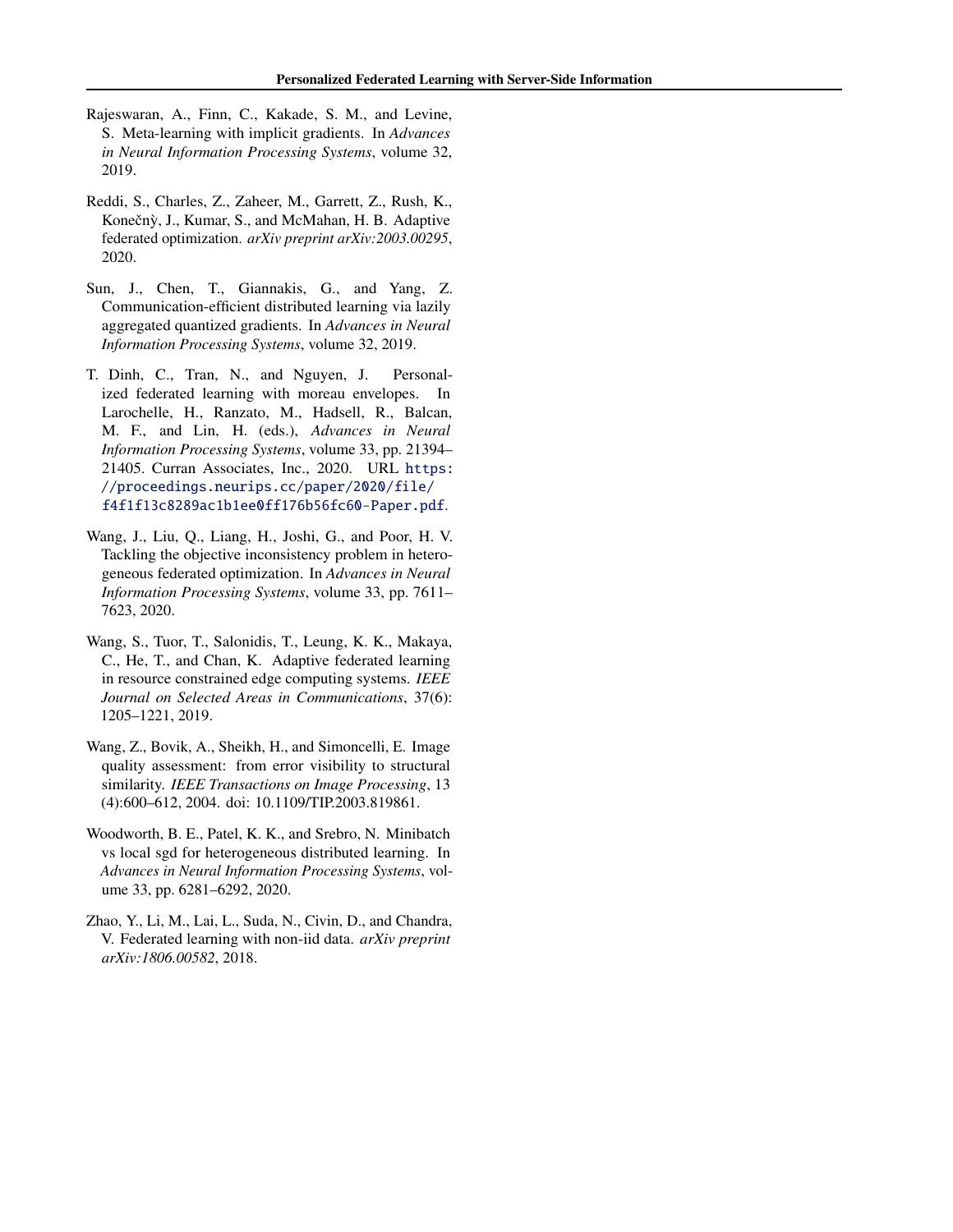## A. Qualitative Comparison with Other Methods

Table [4](#page-10-0) compares various aspects of existing methods in personalized federated learningincluding FedSIM. Compared to existing methods in personalized federated learning, FedSIM is differentiated in that it (1) utilizes a custom loss for local optimization and (2) calculates full meta-gradient at the server without additional communication overhead: first-order meta gradient using weight difference and second-order gradient using Hessian-free approximation and proxy data.

<span id="page-10-0"></span>

| Table 4. Qualitative Comparison of existing methods in personalized federated learning |               |                                                                      |                               |                     |                      |                               |                |
|----------------------------------------------------------------------------------------|---------------|----------------------------------------------------------------------|-------------------------------|---------------------|----------------------|-------------------------------|----------------|
| <b>Methodologies</b>                                                                   |               | FedAvg                                                               | Per-FedAvg                    | FedMeta             | <b>Fed-Reptile</b>   | FedSIM                        |                |
|                                                                                        |               | (McMahan et al., 2017)                                               | $(FO)$ (Fallah et al., 2020b) | (Chen et al., 2019) | (Jiang et al., 2019) | (ours)                        |                |
| Local                                                                                  | Loss function | general                                                              | general                       | general             | general              | L <sub>2</sub> regularization |                |
| (task-specific)                                                                        | Where to      |                                                                      |                               | client              |                      |                               |                |
| optimization                                                                           | compute       |                                                                      |                               |                     |                      |                               |                |
|                                                                                        | Required      | N/A                                                                  | entire history,               | entire history,     |                      | final weights                 |                |
|                                                                                        | information   |                                                                      | query datset                  | query dataset       | final weights        |                               |                |
| <b>First-order</b>                                                                     |               |                                                                      | exact                         | exact               | weight               | weight                        |                |
| meta gradient                                                                          | Method        | N/A                                                                  | calculation                   | calculation         | difference           | difference                    |                |
| (outer loop)                                                                           |               |                                                                      | approximation                 |                     | approximation        |                               |                |
|                                                                                        | Where to      | N/A<br>client                                                        |                               | client              | server               | server                        |                |
|                                                                                        | compute       |                                                                      |                               |                     |                      |                               |                |
|                                                                                        | Required      | N/A                                                                  |                               | N/A                 | entire history,      | N/A                           | final weights, |
| Second-order                                                                           | information   |                                                                      |                               | query dataset       |                      | proxy data                    |                |
| meta gradient                                                                          | Method        | N/A                                                                  | N/A                           | exact               | N/A                  | Hessian-free                  |                |
| (outer loop)                                                                           |               |                                                                      |                               | calculation         |                      | approximation                 |                |
|                                                                                        | Where to      | N/A                                                                  | N/A                           | client              | N/A                  | server                        |                |
|                                                                                        | compute       |                                                                      |                               |                     |                      |                               |                |
| Where training data is stored                                                          |               | Mostly on clients, (optionally) small amount of proxy data on server |                               |                     |                      |                               |                |

## B. Experiment Details

In this section, we provide additional details of the experimental set-up for the experiments in Section [4.](#page-4-0) We used federated versions of vision datasets EMNIST [\(Cohen et al.,](#page-8-24) [2017\)](#page-8-24) and CIFAR-100 [\(Krizhevsky,](#page-8-22) [2009\)](#page-8-22), alongside language modeling datasets Shakespeare [\(McMahan et al.,](#page-8-19) [2017\)](#page-8-19) and StackOverflow [\(Authors,](#page-8-23) [2021\)](#page-8-23).

We train our model such that in each communication round, 10 clients are sampled, the model is trained using each respective methodology on each client's *training dataset*. At the end of each communication round, we sample 10 different individuals, where each client is first fine-tuned using standard training with no custom loss, and tests on its testing dataset using its own fine-tuned model. We take the average of the client's test accuracy to evaluate the model's performance. Note that we use  $\lambda = 1$  and  $\delta = 0.25$ .

Thus, each communication round can be summarized as the following.

- 1. Sampling phase: where a number of clients are chosen from the entire client pool, each with their own unique data randomly sampled from the training dataset
- 2. Training phase: where the model is trained to quickly adapt to each unique client
- <span id="page-10-1"></span>3. Testing phase: where the model is tested on a new client with data from the test dataset

Furthermore, a summary of the hyperparameters we used for each dataset is given in Table [B.](#page-10-1) Note that we fix the batch size at a per-task level given the large number of hyperparameters to tune and to avoid conflating variables.

## B.1. EMNIST

EMNIST [\(Cohen et al.,](#page-8-24) [2017\)](#page-8-24) consists of images of digits and upper and lower case English characters, with 62 total classes. The federated version of EMNIST [\(Caldas et al.,](#page-8-21) [2019\)](#page-8-21) partitions the digits by their author. The dataset has natural heterogeneity stemming from the writing style of each person. We perform an character recognition task using this dataset, with a full description of the model in Table [6.](#page-11-0)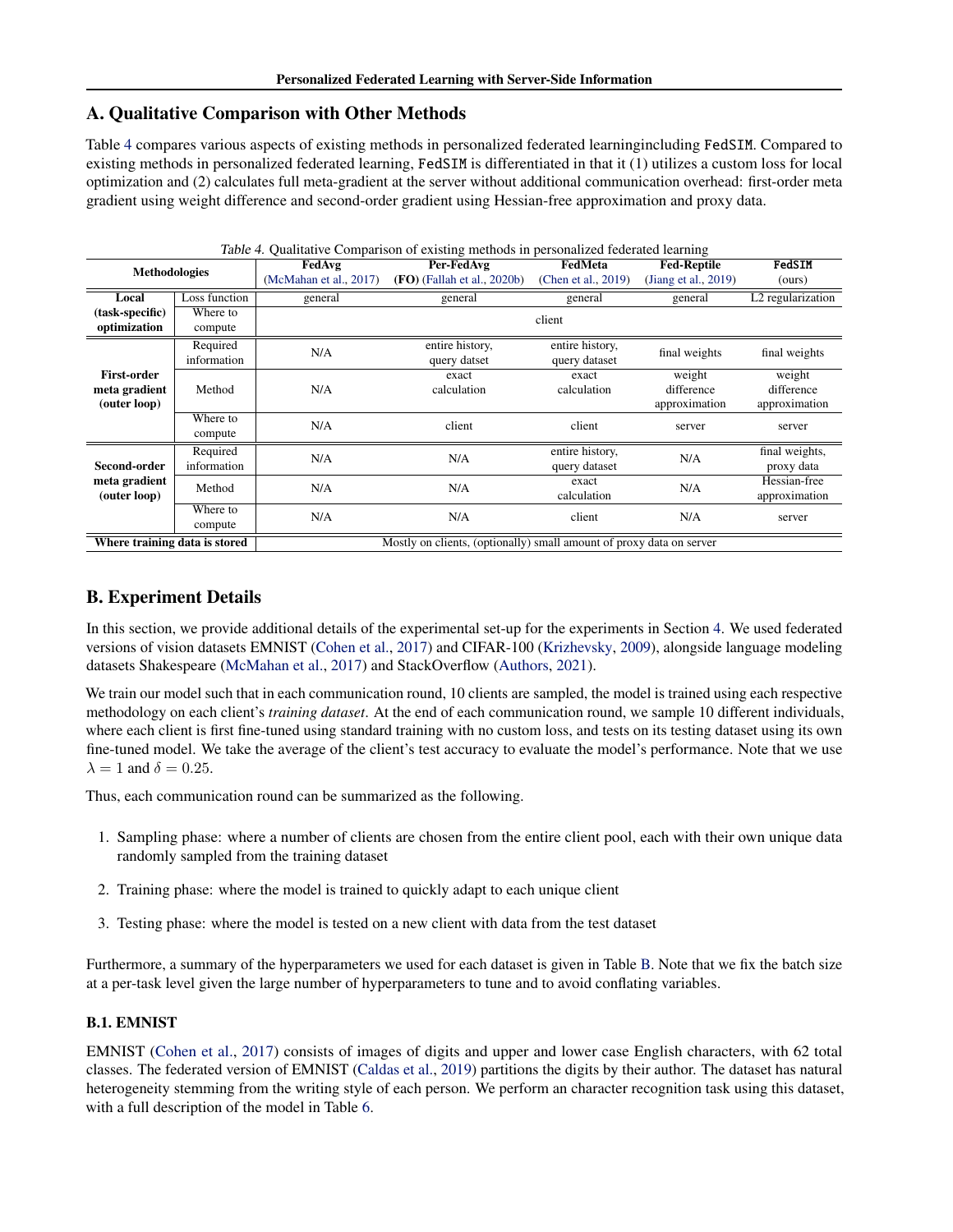#### Personalized Federated Learning with Server-Side Information

| <b>Hyperparameters</b>      | <b>Federated EMNIST</b> | CIFAR-100    | Shakespeare  | StackOverflow |
|-----------------------------|-------------------------|--------------|--------------|---------------|
| <b>Client Optimizer</b>     | Adam                    | Adam         | Adam         | Adam          |
| Client Scheduler            | X                       | X            | X            | X             |
| <b>Client Learning Rate</b> | 0.01                    | 0.001        | 0.001        | 0.001         |
| Server Optimizer            | SGD                     | SGD          | SGD          | <b>SGD</b>    |
| Server Scheduler            | <b>Linear Decay</b>     | Linear Decay | Linear Decay | Linear Decay  |
| Server Learning Rate        | 0.25                    | 0.25         | 0.25         | 0.25          |
| <b>Batch Size</b>           | 20                      | 20           | 4            | 16            |

Table 5. Summary of hyperparameters used for each task

Federated EMNIST is partitioned in a manner such that 3,400 individuals constitute a separate client, with each client having an individual training dataset and a testing dataset. Thus, a testing round for EMNIST consists of sampling a user, training on the user's handwriting style, and testing on the individual testing dataset for that particular user.

<span id="page-11-0"></span>

| Table 6. Federated EMNIST model architecture. |                     |                           |            |                                 |
|-----------------------------------------------|---------------------|---------------------------|------------|---------------------------------|
| Layer                                         | <b>Output Shape</b> | # of Trainable Parameters | Activation | <b>Hyperparameters</b>          |
| Input                                         | (28, 28, 1)         | 0                         |            |                                 |
| Conv2d                                        | (26, 26, 32)        | 320                       |            | kernel size=3; strides= $(1,1)$ |
| Conv2d                                        | (24, 24, 64)        | 18496                     | ReLU       | kernel size=3; strides= $(1,1)$ |
| MaxPool2d                                     | (12, 12, 64)        | $\theta$                  |            |                                 |
| Dropout                                       | (12, 12, 64)        | $\theta$                  |            | $p = 0.25$                      |
| Flatten                                       | 9216                | $\theta$                  |            |                                 |
| Dense                                         | 128                 | 1179776                   |            |                                 |
| Dropout                                       | 128                 | $\theta$                  |            | $p = 0.5$                       |
| Dense                                         | 62                  | 7998                      | softmax    |                                 |

## B.2. CIFAR-100

CIFAR-100 consists of images with RGB channels of 32x32 pixels each. Each pixel is represented by an unsigned int8. As is standard with CIFAR datasets, we perform preprocessing on the training images. For training images, we augment the data by performing a random horizontal flip. We then scale the pixel values such that each pixel value lies between  $[0, 1]$ . We train a modified ResNet-18 model, where the batch normalization layers are replaced by group normalization layers.

Our model trains on a federated version of CIFAR-100 as proposed in [\(Reddi et al.,](#page-9-7) [2020\)](#page-9-7), where the authors apply a two step latent Dirichlet allocation (LDA) process by first randomly partitioning the data to reflect the "coarse" and "fine" labels structure of CIFAR-100 by using the Pachinko Allocation Method (PAM), and finally creating a federated dataset using LDA with a parameter of 0.1. Using this method, the authors of [\(Reddi et al.,](#page-9-7) [2020\)](#page-9-7) create a training dataset consisting of 500 clients and a testing dataset consisting of 100 clients.

Although we train our model using the 500 training clients, we needed to slightly modify the testing dataset in order to allow fine-tuning of the model when deployed. To do so, for each test client, we split the client dataset into a fine-tuning dataset and a validation dataset consisting of 80 and 20% of the data respectively. By doing so, when testing, we sample ten clients from the test client space, optimize the models on the fine-tuning dataset for each client, and evaluate the models using each client's respective validation datasets.

## B.3. Shakespeare

Shakespeare is a language modeling dataset built from the collective works of William Shakespeare and first used in [\(McMa](#page-8-19)[han et al.,](#page-8-19) [2017\)](#page-8-19) as a federated learning task. The dataset consists of 715 "actors", each with their own distinct method of talking. Each client's lines are partitioned into training and test sets. The natural language processing task here is to perform next character prediction. To do so, we use an RNN that takes a series of 80 characters as input, passes it through the model, and outputs a sequence of characters formed by shifting the input sequence by one. This way, the last character is the new character we are actually trying to predict.